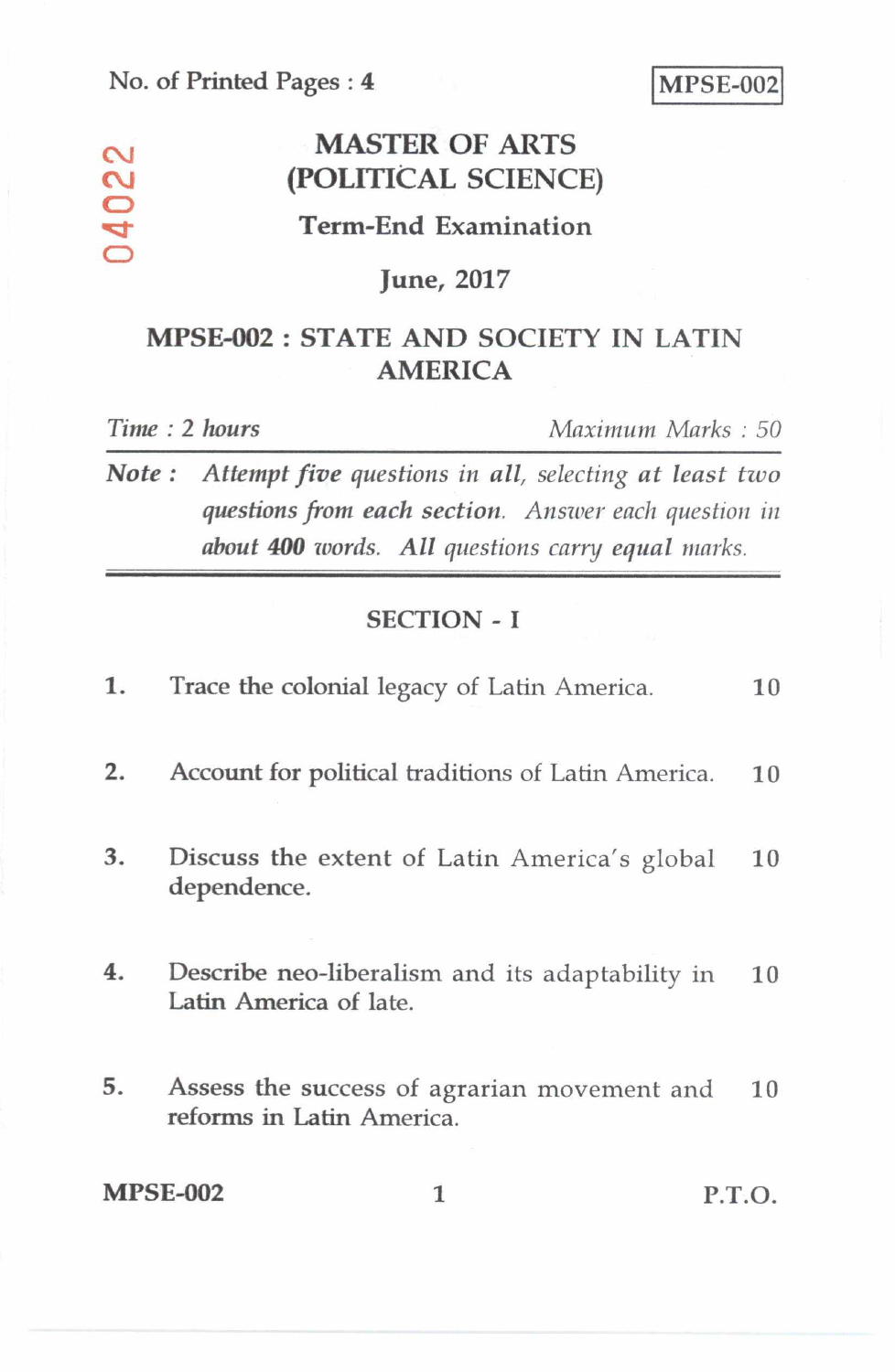#### SECTION-II

- 6. Explain the political role of the Church in Latin 10 America.
- 7. Evaluate the importance of the Mexican 10 revolution.
- 8. Explain factors enabling the functioning of 10 democracy in Latin America.
- 9. Explain the role of women in Latin American 10 Social Movements.
- 10. What role does the military play in Latin 10 American Politics ? Elaborate.

MPSE-002 2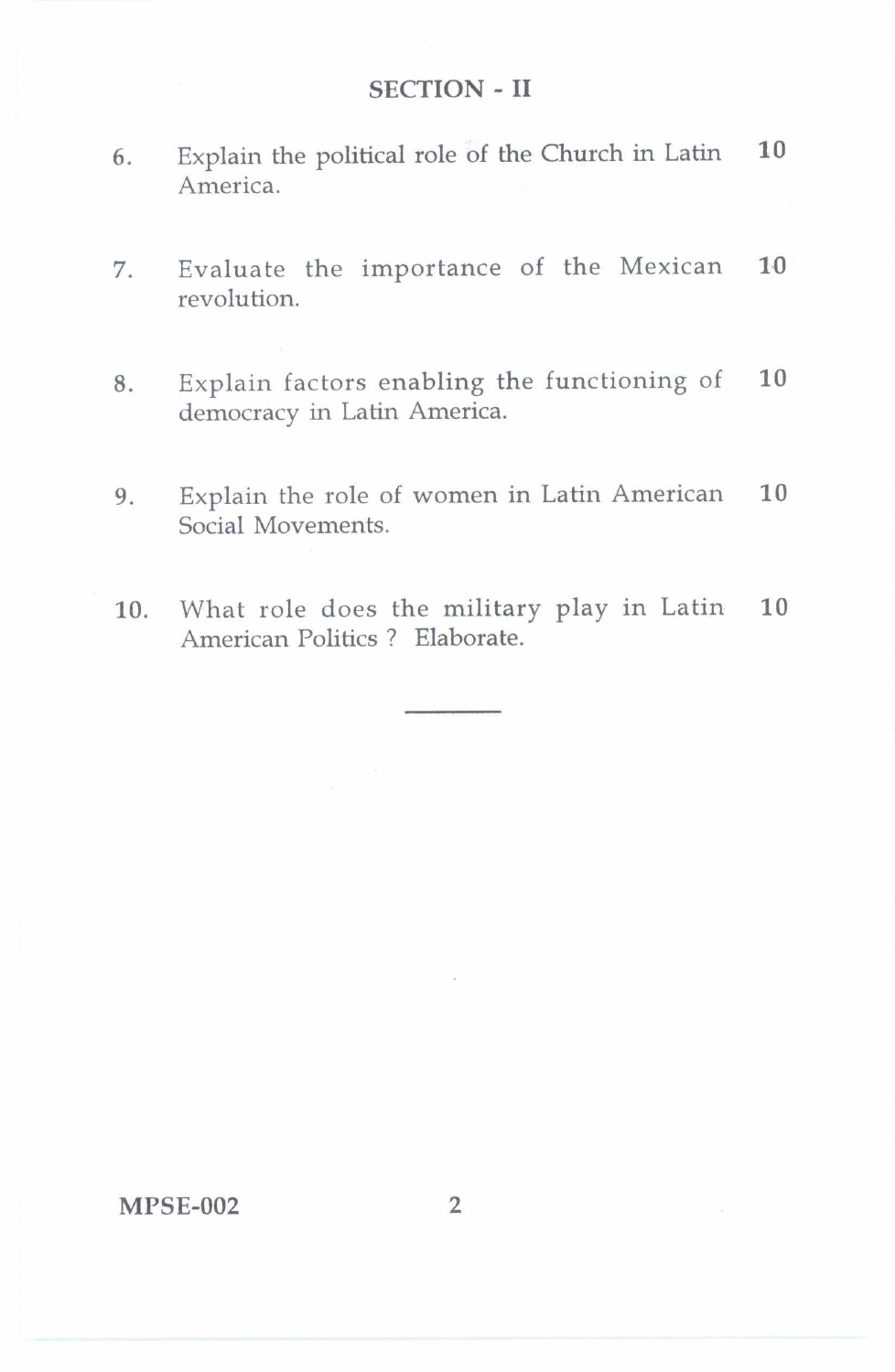एम.पी.एस.ई.-002

# स्नातकोत्तर उपाधि कार्यक्रम (राजनीति शास्त्र) सत्रांत परीक्षा जून, 2017

एम.पी.एस.ई.-002: लातिनी अमेरिका में राज्य और समाज

समय : २ घण्टे

अधिकतम अंक : 50

कुल पाँच प्रश्नों के उत्तर दें, प्रत्येक अनुभाग में से कम से कम नोट : दो प्रश्न चुनते हुये। प्रत्येक प्रश्न का उत्तर लगभग 400 शब्दों में दें। सभी प्रश्नों के अंक समान हैं।

### अनुभाग - I

|    | 1.      लातिनी अमेरिका को उपनिवेशिक धरोहर को रेखांकित करें।                        | <b>10</b> |
|----|------------------------------------------------------------------------------------|-----------|
| 2. | लातिनी अमेरिका की राजनीतिक परंपराओं का लेखा जोखा दें।                              | 10        |
| 3. | लातिनी अमेरिका की विश्व निर्भरता की सीमा की चर्चा करें।                            | 10        |
| 4. | नव उदारवाद और हाल ही में लातिनी अमेरिका में इसकी 10<br>adaptability का वर्णन करें। |           |
| 5. | लातिनी अमेरिका में कृषक आंदोलनों और सुधारों का आंकलन 10<br>करें।                   |           |
|    | <b>MPSE-002</b><br>3                                                               | P.T.O.    |